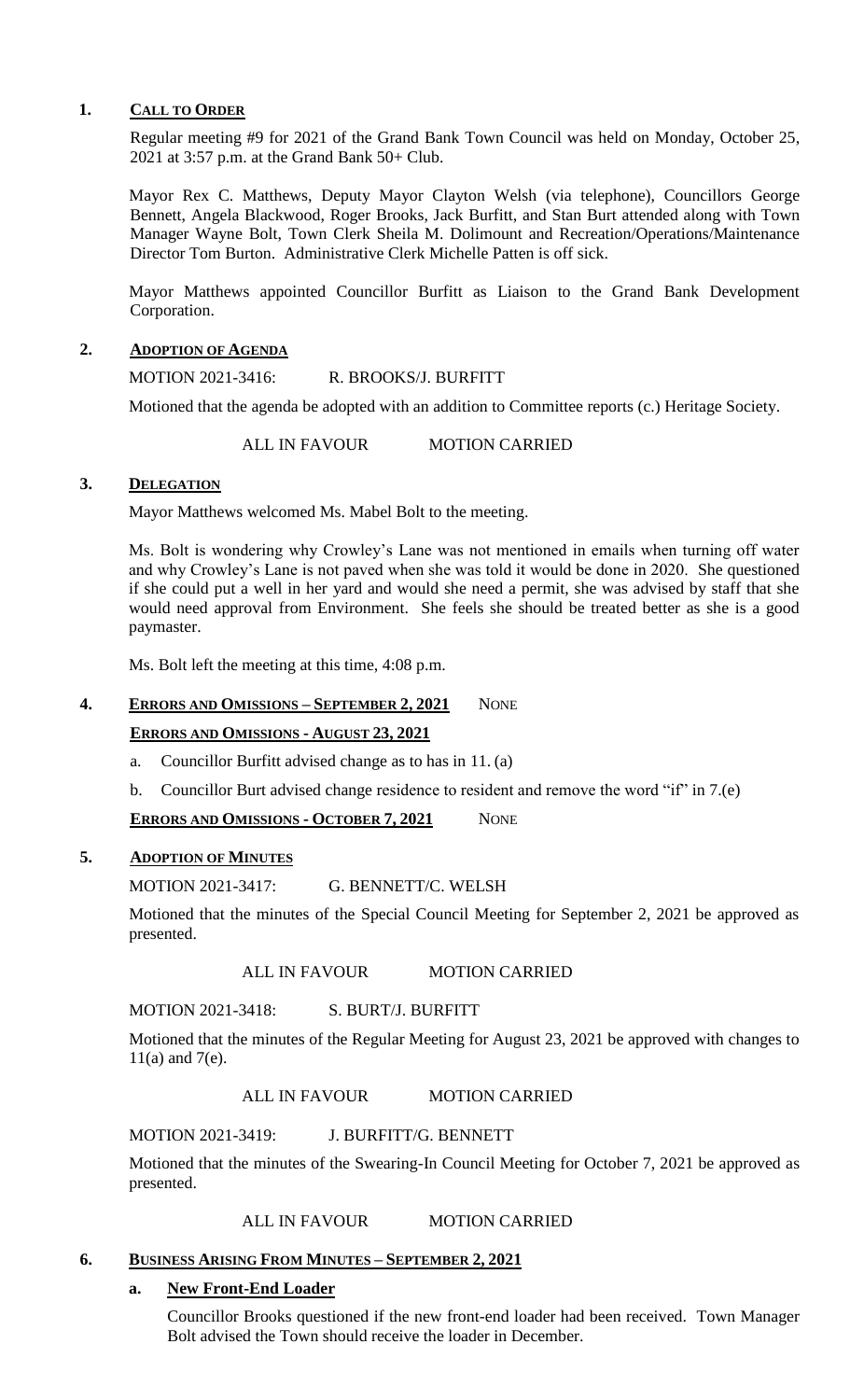## **BUSINESS ARISING FROM MINUTES – AUGUST 23, 2021**

## **a. Tenders**

Councillor Blackwood questioned if the Town received any tenders for the pick-up truck. Town Manager Bolt advised that both vehicles have been sold under the tender process.

## **b. Update on Nature Trail**

Deputy Mayor Welsh advised that he received a number of concerns regarding extending on the railing on the Nature Trail in the area of the dam.

## **c. Speed Bumps**

Councillor Blackwood questioned if the speed sign can be placed in other areas around Town now that the speed bumps are in place. Town Manager Bolt advised that the posts are fixed, and it would require some work to put the speed signs in other areas. After some discussion, it was agreed the Development Committee would review this matter. Councillor Brooks questioned when the speed bumps on Main Street would be coming up. Town Manager Bolt advised they would come up once the equipment is removed from the park.

# **7. INCOMING CORRESPONDENCE FOR ACTION**

## **a. Department of Municipal and Provincial Affairs**

Received an email regarding Municipal Training Opportunities.

## **b. Municipalities Newfoundland and Labrador (MNL)**

- Received a memo advising the Annual General Meeting will take place over the period of November 4-6, 2021 in Corner Brook.
- \* Received a reminder of the 2021 Premier's Forum call for nomination deadline is September 3<sup>rd</sup>.

#### **c. Municipal Assessment Agency (MAA)**

Received a letter regarding the call for nominations for Eastern Regional Director, nominations for this position closes at 4:00 p.m. NST on October 28, 2021.

## **d. Burin Peninsula Regional Service Board (BPRSB)**

Received a letter from BPRSB regarding the nomination of a new Board member to the Board from Council. Nominations close on Tuesday, November 2, 2021.

#### MOTION 2021-3420: J. BURFITT/R. BROOKS

Motioned that the Town of Grand Bank appoint Deputy Mayor Clayton Welsh as the Town's representative to the Burin Peninsula Regional Service Board.

### ALL IN FAVOUR MOTION CARRIED

#### **8. INCOMING CORRESPONDENCE FOR INFORMATION**

#### **a. Department of Municipal and Provincial Affairs**

- Received an email advising that starting October 22, 2021, anyone attending in-person training events will be required to show proof of vaccination prior to entering the training facility.
- \* Received a letter regarding the National Day for Truth and Reconciliation.
- Received an email regarding the Department of Education Child Care Funding.

## **b. Department of Tourism, Culture, Arts and Recreation**

- \* Received a copy of a letter to the  $50+$  Club regarding the approval of the Basic Support Recreation Grant.
- \* Received a copy of a letter sent to the Main Street Youth Centre Inc. regarding the approval of a Physical Activity and Healthy Eating Equipment grant.

#### **c. Department of Transportation and Infrastructure**

- \* Received a letter advising the deadline for asphalt 2021.
- \* Received a letter regarding the 2021/2022 Capital Funding that wasn't approved.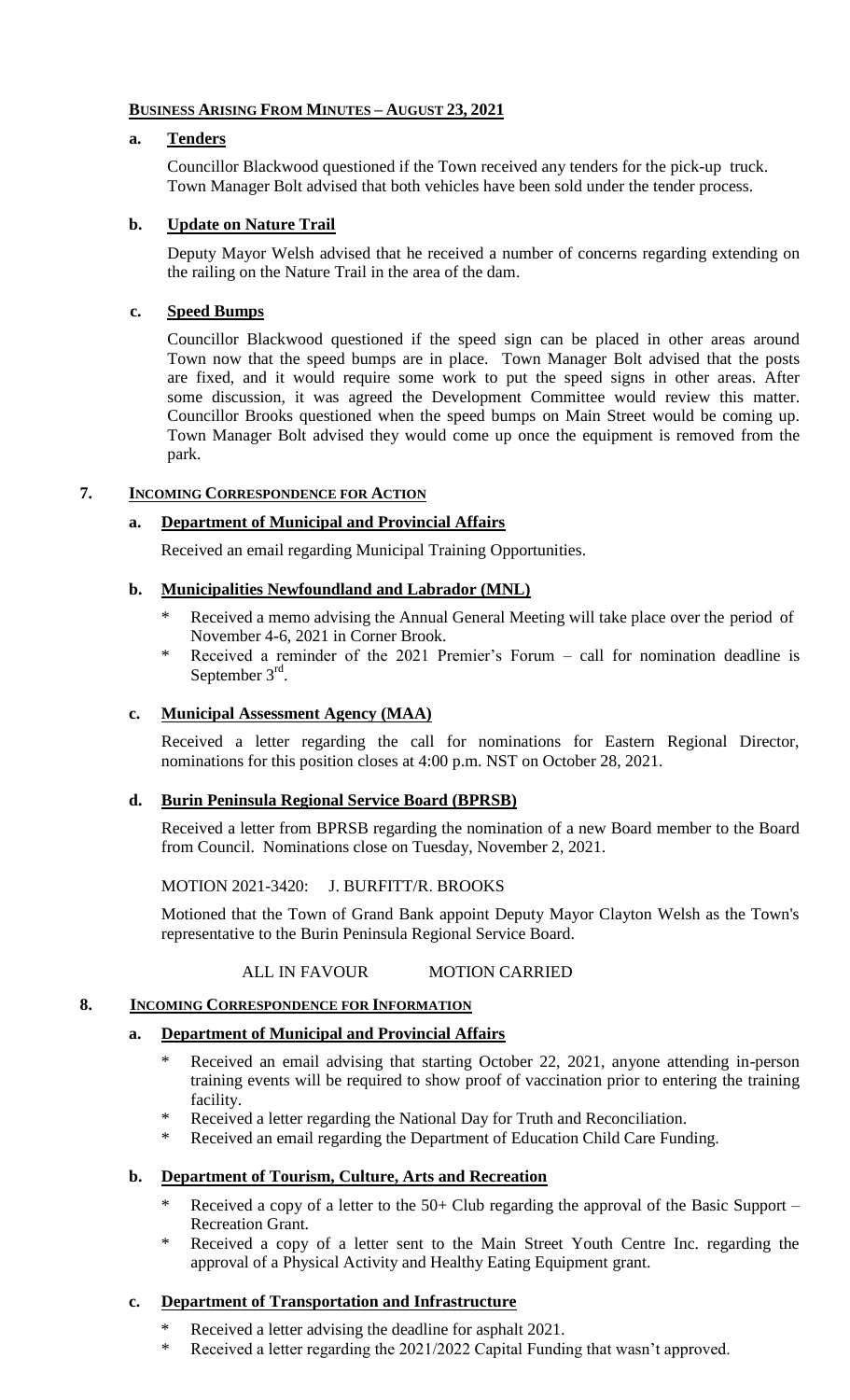## **d. Department of Justice and Public Safety**

- Received a letter regarding Firefighter Cancer Prevention Best Practices.
- \* Received a letter from Blair Hogan, Regional Emergency Management Planning Officer advising of his retirement from this office and starting a new position with the Public Service Sector as an Environmental Protection Officer with the Department of Digital Government.

## **e. Hon. Andrew Parsons, QC, Minister of Industry, Energy and Technology**

Received an email invitation to provide input into the development of a renewable energy plan for Newfoundland and Labrador.

## **f. Royal Canadian Mounted Police**

- \* Received a letter advising there are ongoing and proactive patrols made by members in the Marystown Detachment.
- \* Received an email regarding ATV Safety presentations. Looking to discuss a time and location.
- \* Received an email reply regarding property damage and animal complaints.

## **g. Resident**

Received an email regarding the color of the Town's water.

## **h. MHA Paul Pike**

- Received an email regarding the Big Game Donation Program to Food Banks.
- Received an email news release Applications now available for oil to electric rebate.

## **i. Burin Peninsula Joint Council**

Received a letter regarding the Health Accord NL.

#### **j. Resident**

Received an email requesting a couple of the old bridges at the Natural trail be placed along a couple of wet spots on the Marine Trail. Council approved this request.

#### **k. Municipal Assessment Agency**

Received a memo update on the Agency.

#### **l. Burin Peninsula Waste Management**

Received an email advising MMSB has given approval to the Electronic Products Recycling Association to collect additional end-of-life electronics. Those products can be delivered to the Waste Management Facility (free of charge).

#### **9. COMMITTEE REPORTS**

#### **a. Finance Committee**

Councillor Stan Burt, Committee Chairperson, presented a written report of a meeting the Committee held on October 18, 2021.

MOTION 2021-3421: S. BURT/C. WELSH

Motioned that the Finance Committee report of October 18, 2021 be approved as presented.

#### ALL IN FAVOUR MOTION CARRIED

MOTON 2021-3422: S. BURT/G. BENNETT

Motioned that the Town of Grand Bank agree to pay to the Town of Fortune 50% (\$10,489) of the invoice for \$20,978. This is 10% of the Clients contribution for the Chlorination Building Bypass Valve and Chamber Replacement, Capital Works Project.

#### ALL IN FAVOUR MOTION CARRIED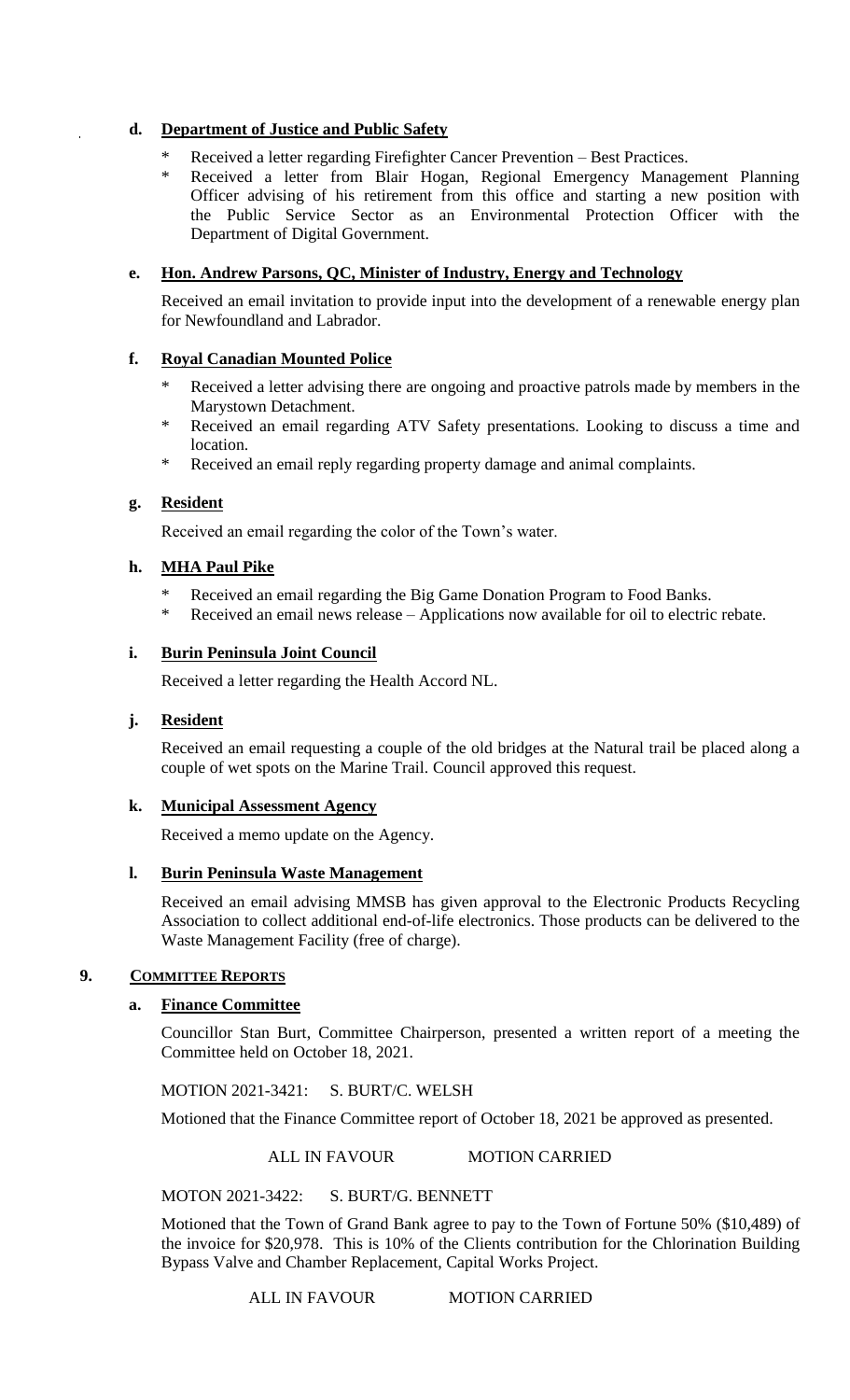### **b. Development Committee**

Councillor Roger Brooks, Committee Chairperson, presented a written report of a meeting the Committee held on October 18, 2021.

MOTION 2021-3423: R. BROOKS/G. BENNETT

Motioned that the Development Committee report of October 18, 2021 be approved as presented.

#### ALL IN FAVOUR MOTION CARRIED

#### **c. Heritage Society**

Councillor Bennett advised that the Heritage Society questioned if the Town would be putting plastic over the doors to the Harris House to keep water from getting into the building, as they have done in previous years. He also inquired if the water is turned off. Town Manager Bolt advised that the building has been winterized, and that plastic will be put over the doors. Councillor Bennett further advised that the Heritage Society would like to install a security system in the building at their expense. It was agreed that they put the request in writing for the installation of a security system. Councillor Bennett also stated that they don't have anywhere to hold their meetings. Mayor Matthews suggested they negotiate with the Grand Bank 50+ Club members for use of their building.

#### 1**0. OLD BUSINESS**

#### **a. Dam Update**

Town Manager Bolt advised that we are waiting for the contactor to finish up a few items. He is waiting for the installation of the air burst system which will blow the sediment away from the Johnson screen. He further advised that NL Power is investigating where we can connect for electricity for the new shed which will house the Town's compressor.

#### **b. Municipal Plan Amendments**

MOTION 2021-3424: C. WELSH/S. BURT

Motioned that under the authority of Section 16 of the *Urban and Rural Planning Act 2000*, the Council of the Town of Grand Bank adopts Amendment Number 2, 2020, to the Municipal Plan for 2012-2022, exactly as released by the Department of Municipal and Provincial Affairs.

#### ALL IN FAVOUR MOTION CARRIED

MOTION 2021-3425: S. BURT/J. BURFITT

Motioned that under the authority of Section 16 of the *Urban and Rural Planning Act 2000*, the Council of the Town of Grand Bank adopts Amendment Number 3, 2020, to the Development Regulations for 2012-2022, exactly as released by the Department of Municipal and Provincial Affairs.

#### ALL IN FAVOUR MOTION CARRIED

#### **c. Light Up for Christmas**

Recreation Director Burton advised that he is waiting for Christmas decorations to go on sale/be put on display so he can pick up more. He stated that he received a number of questions regarding the Christmas Parade, which is the responsibility of the Lions Club.

#### **11. NEW BUSINESS**

## **a. Amendment to Repayment Agreement – Policy #68**

Mayor Matthews advised that an amendment is required for Policy #68.

| POLICY #68      |                                                                           |                  |                             |
|-----------------|---------------------------------------------------------------------------|------------------|-----------------------------|
|                 | SUBJECT: REPAYMENT AGREEMENT                                              |                  |                             |
| <b>BETWEEN:</b> | Town of Grand Bank                                                        |                  |                             |
| AND:            |                                                                           | ΩŤ               | . Grand Bank. NL do         |
|                 | Name $(s)$                                                                | (Street Address) |                             |
|                 | hereby saree that $I/W$ e que the Town of Grand Rank the amount of $\ell$ |                  | se a recult of overdue taxe |

f overdue taxes. I/we request an extension on the payment of my/our overdue taxes for the following reason(s): \_\_\_\_\_\_\_\_\_\_\_\_\_\_\_\_\_\_\_\_\_\_\_\_\_\_\_\_\_\_\_\_\_\_\_\_\_\_\_\_\_\_\_\_\_\_\_\_\_\_\_\_\_\_\_\_\_\_\_\_\_\_\_\_\_\_\_\_\_\_\_\_\_\_\_\_\_\_\_\_\_\_\_\_\_\_

\_\_\_\_\_\_\_\_\_\_\_\_\_\_\_\_\_\_\_\_\_\_\_\_\_\_\_\_\_\_\_\_\_\_\_\_\_\_\_\_\_\_\_\_\_\_\_\_\_\_\_\_\_\_\_\_\_\_\_\_\_\_\_\_\_\_\_\_\_\_\_\_\_\_\_\_\_\_\_\_\_\_\_\_\_\_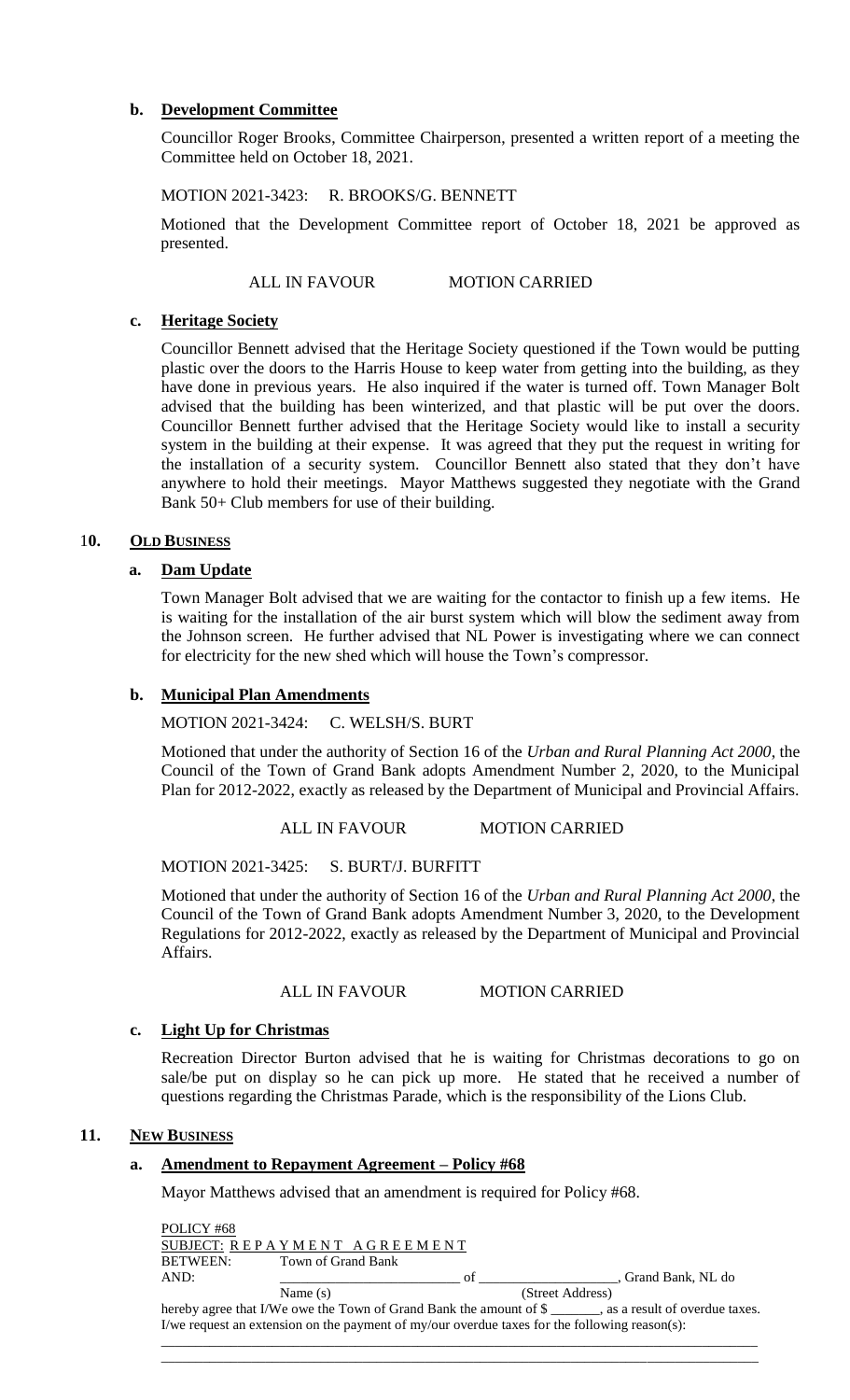I/we agree to pay \$ on my account on or before the  $\qquad \text{day of }$ , 20

I/we understand that if I do not honour this agreement that my water service will be disconnected by the Town on the next business day.

I/we understand that the disconnection of this service will be done without any further notice from the Town, and without any further communication with me.

I/we understand that I do not need to be home in order for the Town to disconnect my water service.

I/we understand that the Town will not be held responsible should there be any damage to my property, my appliances, my hot water boiler or to any other type of property or any person that might be affected due to the discontinuation of the water service to the property in question.

I/we understand that my water will not be re-connected until I pay the amount that I/we committed to. I/we have read and understand the repayment agreement and I/we agree to the terms outlined above.

Homeowners will not be permitted to avail of the Tax Extension Program on more than two (2) occasions in any given five (5) year period, however, approval cannot be given for more than two (2) consecutive years.

MOTION 2021-3426: J. BURFITT/R. BROOKS

Motioned that the Town of Grand Bank amend Policy #68 as presented.

#### ALL IN FAVOUR MOTION CARRIED

#### **b. Capital Works 2022-2023**

Mayor Matthews advised that the deadline for the Capital Works application is November 19, 2021. Town Manager Bolt advised he has five items of priority for the Capital Works application. They are; (1) Phase 2 Waterline on Riverside East, (2) Asphalt around Town that didn't get approved previously, (3) Nature Trail Extension, (4) Marine Drive Water/Sewer/Curb and Gutter, and (5) Culvert on Edwin Street to be replaced.

#### MOTION 2021-3427: J. BURFITT/S. BURT

Motioned that the Town of Grand Bank forward applications for the following projects for funding under the 2022-2023 Municipal Capital Works Program:

1. Plant Line Replacement - Riverside East Phase II: Replacement of a 250m section of 14" Plant Water Line. Replacement of Asphalt and Storm Sewer.

2. Paving Program: Elizabeth Avenue, Blackburn Road, Riverside West, and Main Street.

3. Grand Bank Trail: Trail Upgrades – Phase II.

4. Marine Drive: Water, Sewer, Curb & Gutter, Storm Sewer, and Asphalt, 29 Marine Drive to the intersection of Old Road/Marine Drive.

5. Edwin Street: Culvert Replacement, Curb & Gutter, Storm Sewer, and Asphalt.

Further moved that, should the Town of Grand Bank secure funding for either or all of these project, the Town's share will be financed through its own reserves.

ALL IN FAVOUR MOTION CARRIED

#### **c. CEEP Approval**

Mayor Matthews advised that he received a call from MHA Pike stating that the CEEP Program has been approved. Recreation Director Burton advised that the program would entail the replacement of the bleachers at the soccer field. Councillor Blackwood questioned if the basketball rim at the Park can be fixed. Recreation Director Burton advised he would investigate this and have it fixed.

#### **d. Candidate Eligibility**

Mayor Matthews suggested a committee be struck consisting of Councillors Brooks, Burfitt, Burt and himself to look at the Ambulance Service regarding how it is being administered. After some discussion, it was agreed that the committee be struck.

#### **e. Remembrance Day**

Mayor Matthews suggested he would like to see something done with the Remembrance Day Ceremony this year. The Committee will look at this in the next week.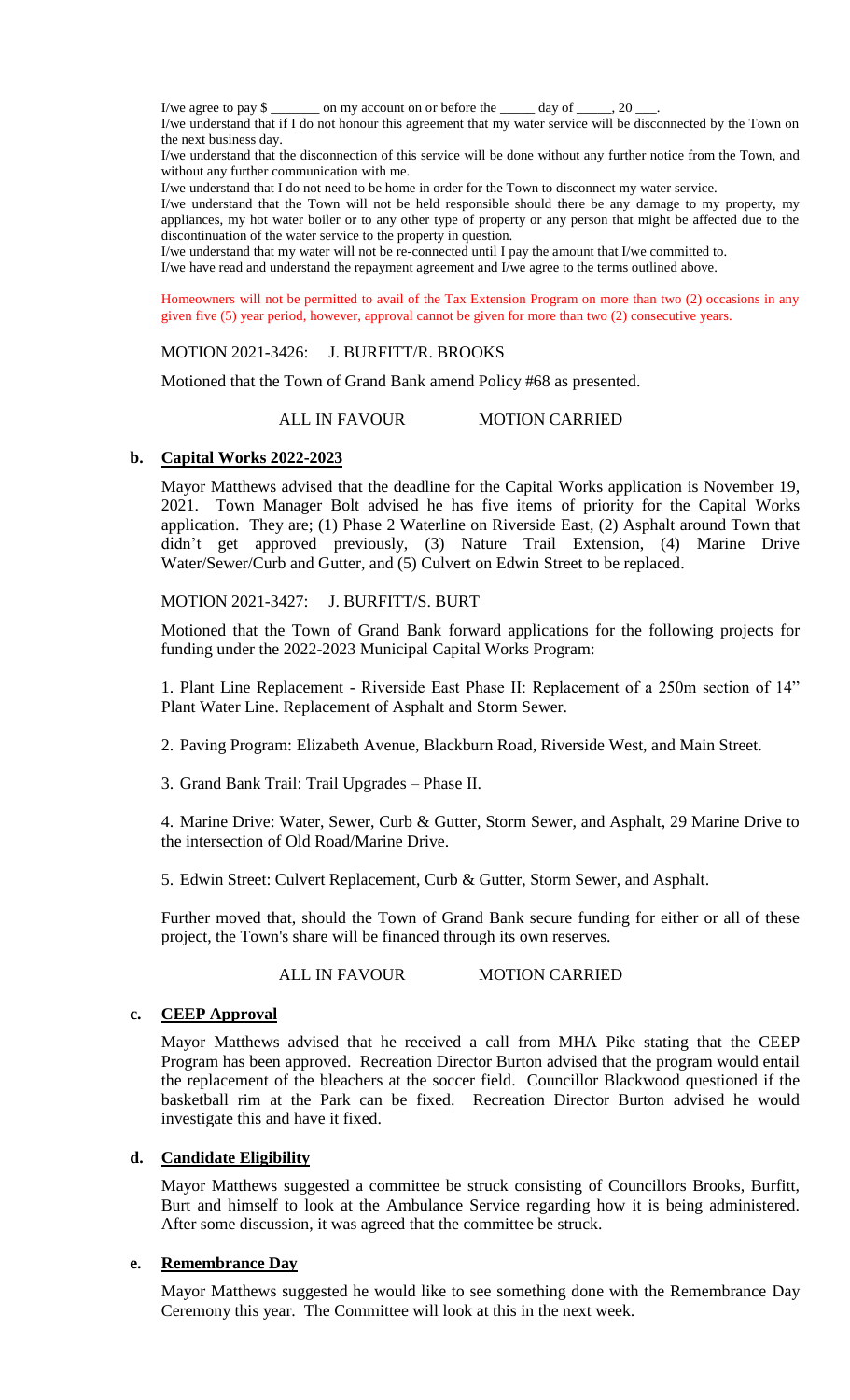## **f. Tax Agreement**

### MOTION 2021-3428: S. BURT/C. WELSH

Motioned that the Town of Grand Bank accept the Tax Agreement with Clearwater Seafoods Limited for the calendar year of 2021, and the five (5) year Tax Agreement with Clearwater from 2022 to 2026 inclusive.

## ALL IN FAVOUR MOTION CARRIED

### **12. COUNCILLORS FORUM**

### **a. Staff Vaccination**

Councillor Burt questioned if Town Staff is fully vaccinated. Mayor Matthews advised that there is a possibility that one employee may not be vaccinated. The Town will implement a new policy on Covid-19 vaccination.

## **b. Come Home Year**

Councillor Burt questioned if there is going to be a Come Home Year Celebration next year. Mayor Matthews stated that Town should follow the lead of the Provincial Government and proceed with a Come Home Year Celebration in 2022.

## **c. Christmas Dinner**

Councillor Burt inquired if there would be a Christmas Social this year. Mayor Matthews advised that Town Clerk Dolimount is putting together information for this.

## **d. Signs – Nature Trial**

Councillor Brooks question when the signs will be installed at the Nature Trail. Town Manager Bolt advised it could be December or the Spring of 2022 before they are installed.

## **e. RCMP**

Councillor Brooks advised that he sees the presence of the RCMP in the area more often here lately.

## **f. Water Reservoir**

Councillor Brooks wondered if there is anything that can be done with the paint on the reservoir, it has faded.

#### **g. Wharf**

Councillor Burfitt advised that he has been in contact with DFO and MP Rogers to discuss where the extension to the wharf will be ending. He advised it is 30' longer then first indicated.

#### **h. Damage to Gas Pump**

Councillor Bennett advised that he had been approached by a businessman to see if Council was going to pay for the damages to the gas pump. After some discussion, it was agreed that the repairs will not be paid for by the Town unless a legitimate invoice is received.

#### **13. COMMUNICATIONS FROM TOWN OFFICIALS**

#### **a. CEEP Program**

Recreation Director Burton questioned that should the CEEP Program move forward he would need to get materials for the bleachers. He was advised to get quotes for the materials and or bleachers, and present to the Finance Committee.

#### **b. RJG Construction**

Town Manager Bolt advised that there is an agreement in place with RJG Construction to put their Office in the area of the former Seaking Building and to store some materials there.

#### **c. Dumpsters**

Town Manager Bolt advised that the Dumpsters will be here on Saturday, November 6, 2021.